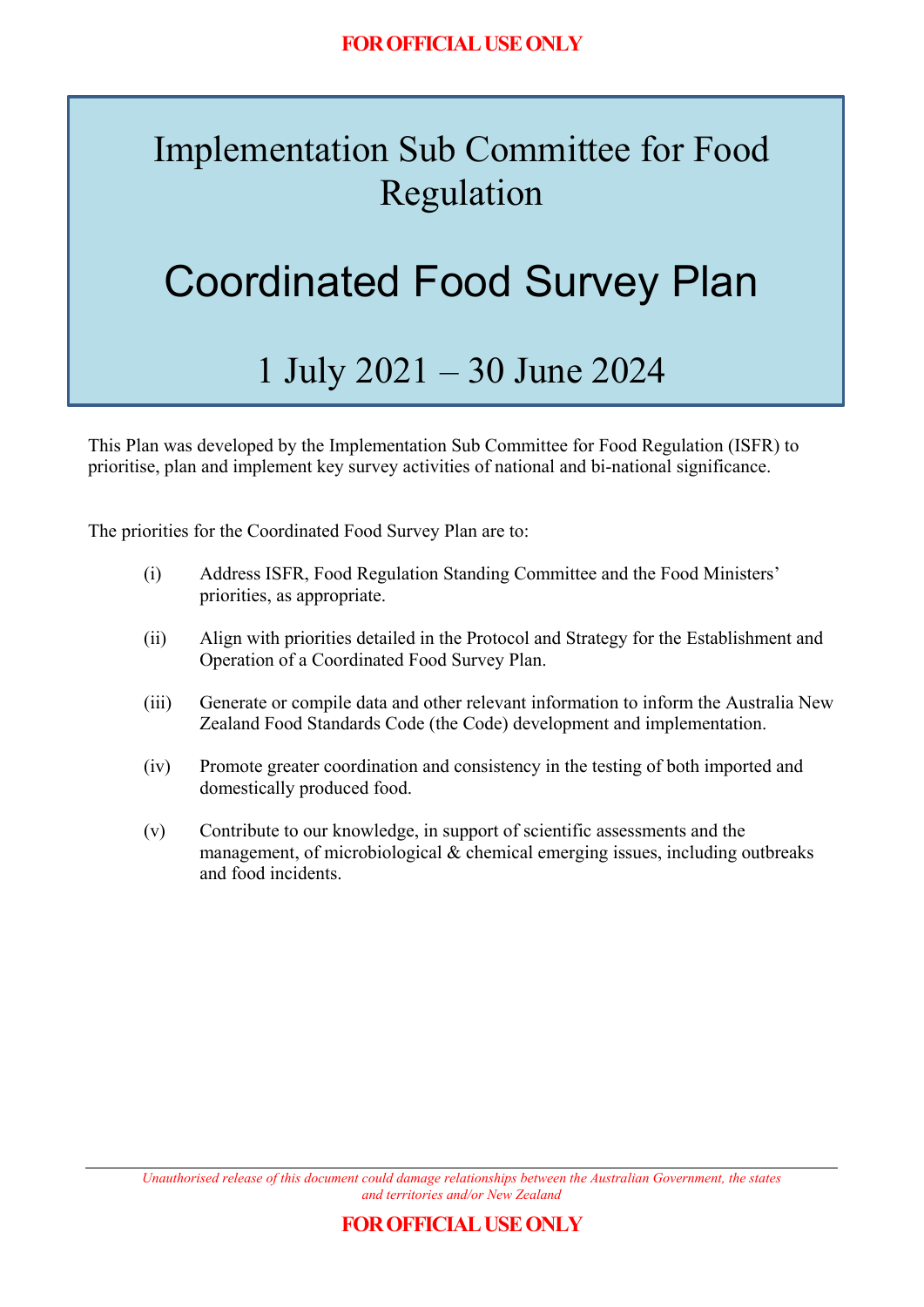### **Coordinated Food Survey Plan 2021-2024**

### **Tier 1: National and Binational Coordinated Surveillance and Monitoring Activities**

| <b>Lead Agency</b>              | <b>Survey Description</b>                    | Participants                                          |                         |       | 2021/22<br>(Qtr) |          | 2022/23<br>(Qtr) |        |        |             |             |        | 2023/24<br>(Qtr)  |                         |                                                                                                                                                                                                                            |
|---------------------------------|----------------------------------------------|-------------------------------------------------------|-------------------------|-------|------------------|----------|------------------|--------|--------|-------------|-------------|--------|-------------------|-------------------------|----------------------------------------------------------------------------------------------------------------------------------------------------------------------------------------------------------------------------|
|                                 |                                              |                                                       | $\overline{c}$<br>$\Xi$ | Oct21 | ${\rm Jan}~22$   | Apr $22$ | $\rm Jul$ 22     | Oct 22 | Jan 23 | 23<br>Apr . | 23<br>$\Xi$ | Oct 23 | ${\rm J}$ an $24$ | 24<br>$\Delta {\rm pr}$ | <b>Comments</b>                                                                                                                                                                                                            |
| <b>APPLIED RESEARCH SURVEYS</b> |                                              |                                                       |                         |       |                  |          |                  |        |        |             |             |        |                   |                         |                                                                                                                                                                                                                            |
| <b>FSANZ</b>                    | Patulin in Apple Juice and<br>Apple Products | All (except MPI NZ and<br>DAWE)                       |                         |       |                  |          |                  |        |        |             |             |        |                   |                         | Pilot study completed in May<br>2021.<br>Stage 2 sampling and analysis to<br>be undertaken in second half of<br>2021.                                                                                                      |
| <b>NSW</b>                      | Hemp Seed Food Compliance                    | DAWE, FSANZ, MPI<br>NZ, QLD, SA, TAS,<br>VIC DJPR, WA |                         |       |                  |          |                  |        |        |             |             |        |                   |                         | Stage 1 (consolidation of<br>information on existing activities<br>and controls) has been completed.<br>Stage 2 (targeted retail product<br>examination and testing) is being<br>undertaken in the second half of<br>2021. |
| <b>TAS DHHS</b>                 | Survey of mercury in fish                    | $ALL - data$ submission                               |                         |       |                  |          |                  |        |        |             |             |        |                   |                         | Currently on-hold.<br>A survey report has been prepared<br>and will be considered in the<br>context of FSANZ's review of<br>mercury.                                                                                       |